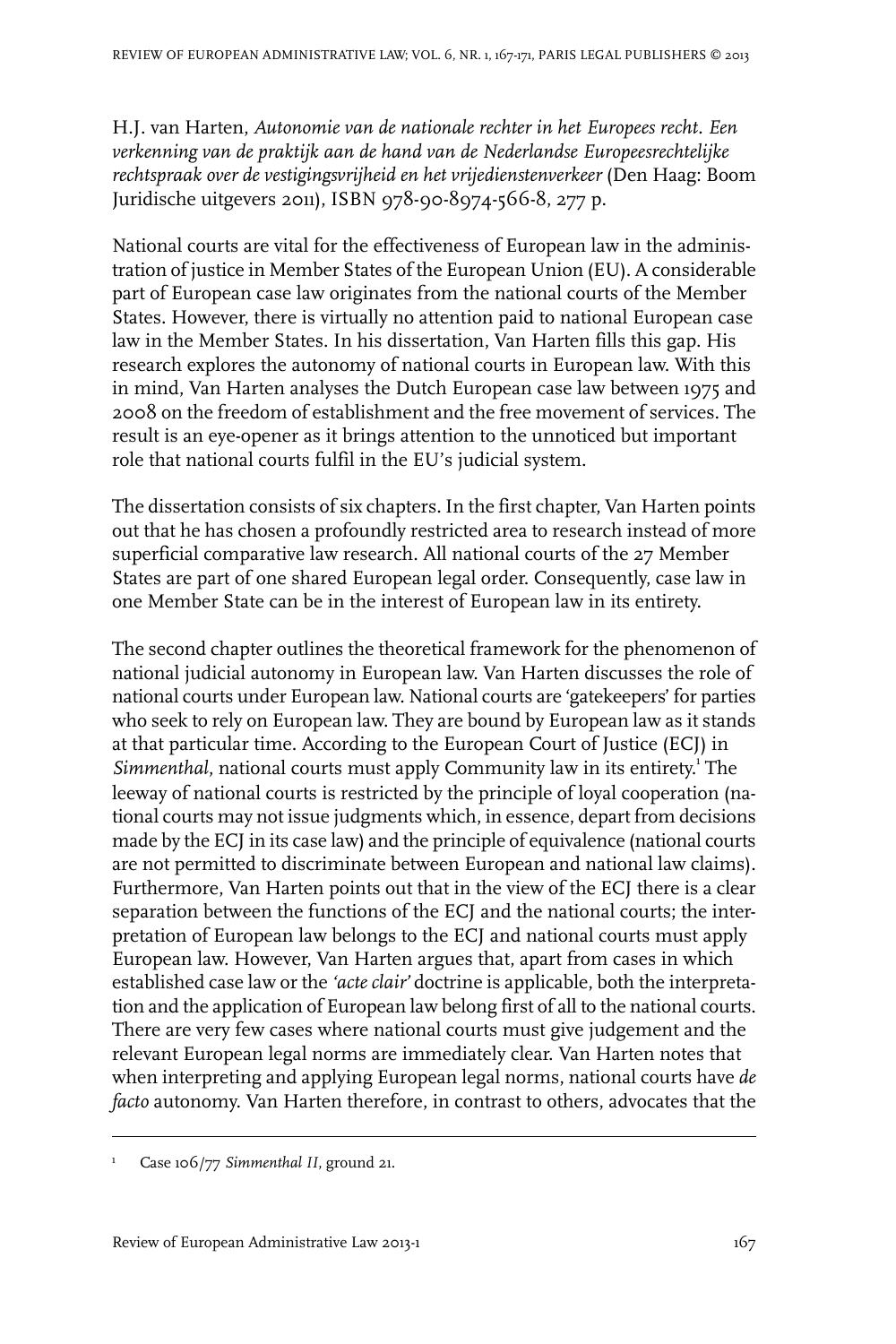ECJ does not have a monopoly position with regard to the interpretation of European law. The best way to understand the relationship between the European legal order and the national legal orders is, in his view, as an integrated legal order with shared authority. As a consequence, national European case law has authority as well. In his opinion, not only the European institutions, but also the national courts play a role in order to guarantee the unity of the law and scope for differentiation. There is a substantial number of cases which contain an element of European law, but the ECJ is not involved. The lack of clarity concerning the level of authority that should be afforded to national case law on the interpretation of European law is therefore striking.

Following this theoretical framework, Van Harten presents his actual research. In the subsequent chapters, he explores various aspects of national judicial autonomy by analysing Dutch European case law.

Chapter three focuses on aspects of national judicial autonomy in the context of the substantive interpretation and application of the freedom of establishment and the free movement of services. This chapter follows the 'logical' system for review of these freedoms. Firstly, Van Harten concentrates on the substantive, personal and geographic scope. He argues that the national courts' autonomy with regard to these scopes has both substantial and procedural aspects. The substantial aspect becomes noticeable since the question of whether, for instance, there is movement of services is factual by nature. Because of this factual nature, national courts play a decisive role. Dutch European case law shows that the facts and evidence concerning the various scopes, and with them the national procedural law framework, play a considerable role in the potential successful appeal on the freedom of establishment and the freedom of services.Van Harten shows that substantive European rights fade into procedural questions in national European case law. The procedural autonomy enjoyed by national courts appears, for instance, in cases where there is a concurrence of freedoms. In those cases, national courts often do not make a choice between the applicable freedoms.

Secondly, Van Harten discusses the role of the prohibition of impediments of the freedoms. The question of direct or indirect discrimination or an impediment without distinction belongs to the autonomy of national courts. The researched case law shows that Dutch national courts rarely or do not at all scrutinise the character of the impediment, they only determine that the freedom has been restricted.Van Harten considers it desirable that national courts assess whether a case involves direct or indirect discrimination. Next, Van Harten discusses the effects of judicial harmonisation. Thanks to this judicial harmonisation, specific criteria must be fulfilled to answer the question whether there is an impediment. Van Harten indicates that the alienation of the 'logical' system for review concerns the domain of both the ECJ and the national courts, but he wonders whether the (European) legislator should take action.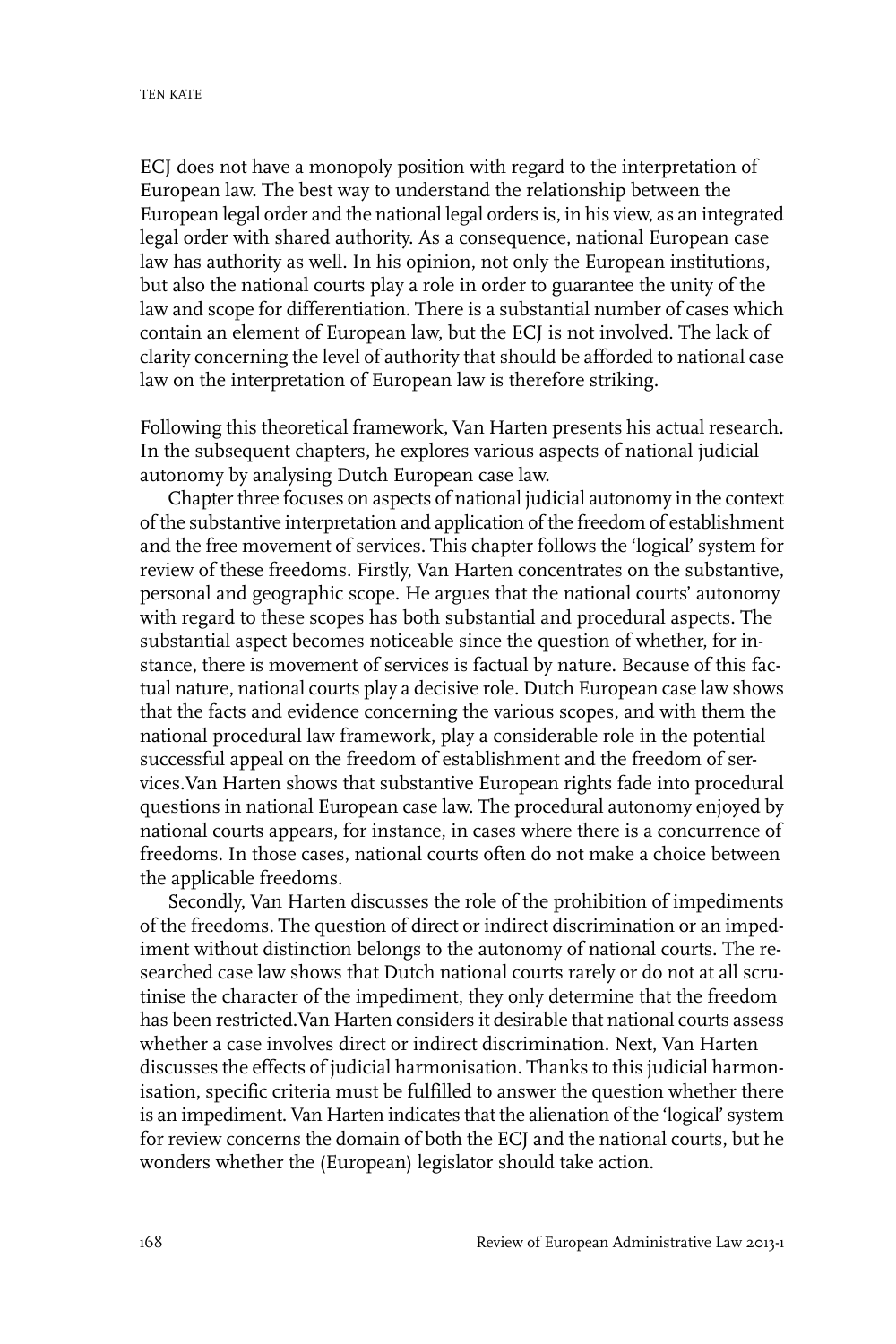BOOK REVIEW

Thirdly, Van Harten examines the possibilities for justification and the principle of proportionality.He draws attention to the fact that a review of proportionality, in theory, is pre-eminently the area in which national courts have autonomy. Consideration and decision making in this area are often left to the national courts by the ECJ. Furthermore, Van Harten makes clear that a government measure taken in the national public interest is almost assumed in many cases to be a valid justification for a possible impediment of the freedoms by Dutch national courts. The application of the principle of proportionality contains a specific judicial assessment of the facts and circumstances of a case. Therefore, the autonomy of national courts plays an essential role. Van Harten points out that, according to the ECJ, the national measure may not be applied if there is a violation of the freedoms. However, the case law reveals another option: national courts sometimes instruct the administration to solve the violation. In Van Harten's opinion, national courts can choose between these two approaches as they have the same result. The last option seems to be inherent to the Dutch national administrative law setting. In their final judgment, national courts give the administration an order to remedy the violation because the decision of the administration is, for example, not sufficiently substantiated. The result is however, less certainty concerning substantive law since national courts deal with the violation in a procedural way leaving it up to the administration to solve the matter.

Chapter four concentrates on the law on the preliminary reference procedure. Van Harten shows that the law on the preliminary reference procedure is much broader than only the preliminary reference itself. First of all, there is 'the world before referring'. European law gives national courts the autonomous competence to refer a case to the ECJ although courts in final instance are sometimes obliged to refer a case. Therefore, it is not very surprising that various elements of national judicial autonomy arise in this procedure.

A second aspect is the existential question 'to refer or not to refer'. Van Harten notes that not referring prevails in the researched case law and shows various reasons why national courts decide not to refer a case. For example, Dutch national courts often mention the 'acte clair' exception. Van Harten points out that the reason to refer depends heavily on the case. The obligation to refer is, in practice, considered to be less strict. In his opinion, it would be better if especially the Dutch courts in final instance would give a justification why a preliminary reference was not necessary. Furthermore, national courts are responsible for the drafting of the question. This also contains an element of autonomy.

Thirdly, Van Harten discusses 'the world after referring' when the national court has to give its final ruling once the ECJ has given its preliminary ruling. In this stage too, there is some judicial autonomy. This is in my opinion perhaps the most interesting stage as it often seems that the dispute ends with the pre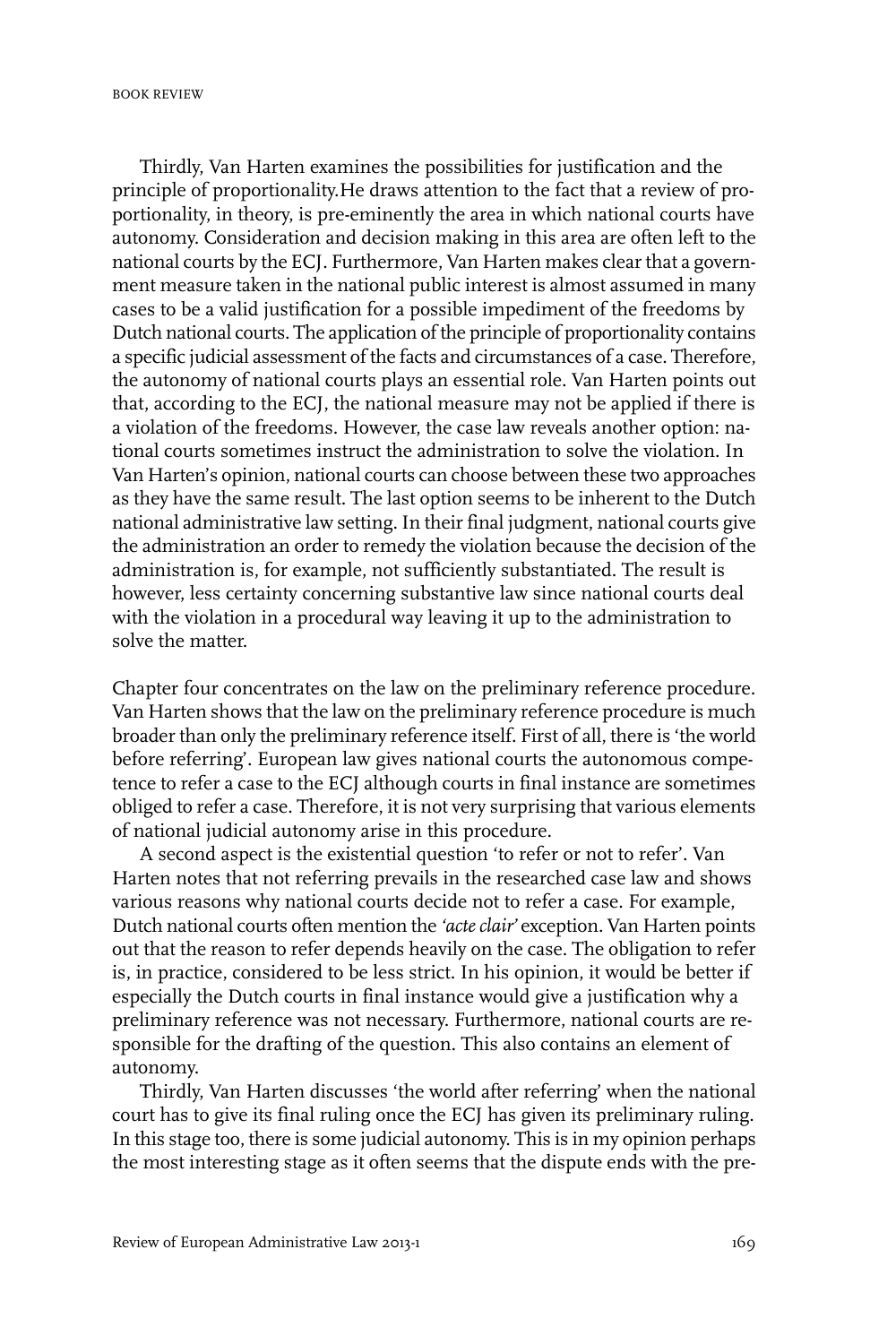liminary ruling, but this is far from true. This neglects the fact that often a 'translation' is needed with all the problems that might arise.

Chapter five outlines the concept of 'national European law precedents'. This chapter shows a new and fascinating perspective. The concept of national European law precedents occur when interpretations of European law by a national court have precedential value for the same or another national court when determining new cases. According to Van Harten, this concept of European law precedents can be discerned in the context of European law.Precedents of European law norms have both a factual and legal influence on the development of the law and the unity of the law within the EU.

Van Harten distinguishes three functions of national European law precedents:clarification and refinement of the case law of the ECJand underpinning of the law to solve prospective cases.This leads to the question concerning the authority of national European case law. According to Van Harten, national courts are in principle free to give an independent judgment about the interpretation and application of European law on the freedoms, but they are also free to follow a precedent if it solves the legal question that arose.

In this chapter, Van Harten furthermore discusses the consequences of the existence and the meaning of national European law precedents. It is remarkable that Dutch national courts tend to follow Dutch case law on European law. Courts are often even more likely to follow Dutch case law on European law instead of the latest case law of the ECJ. It would be interesting to know if national European law precedents develop in other Member States in a similar way and, considering the unity of European law, if national European law precedents in other Member States differ from Dutch European law precedents in the interpretation of European law. The national European law precedents should not restrict the discretion of other national courts to decide, within the bounds of their autonomy, on elements of European law. The ECJ does not refer to national European case law as a source of European law or as a kind of factual guideline. Consequently, the status of national European case law remains considerably unclear. However, inherently linked to the idea of a shared legal order, national European case law has influence on the development of European law as well.

In his concluding chapter, Van Harten indicates various features of national judicial autonomy in European law in the researched case law. This results in several recommendations. One of the recommendations is to shift the focus and to further develop the preliminary ruling procedure. Van Harten suggests changing the preliminary ruling model into a discretionary procedure, which is subject to responsibilities instead of a duty subject to exceptions. He furthermore considers a further development of the concept of national European law precedents. This could unburden the preliminary ruling procedure. In that view, an interpretation of European law given in a judgment by a court of last